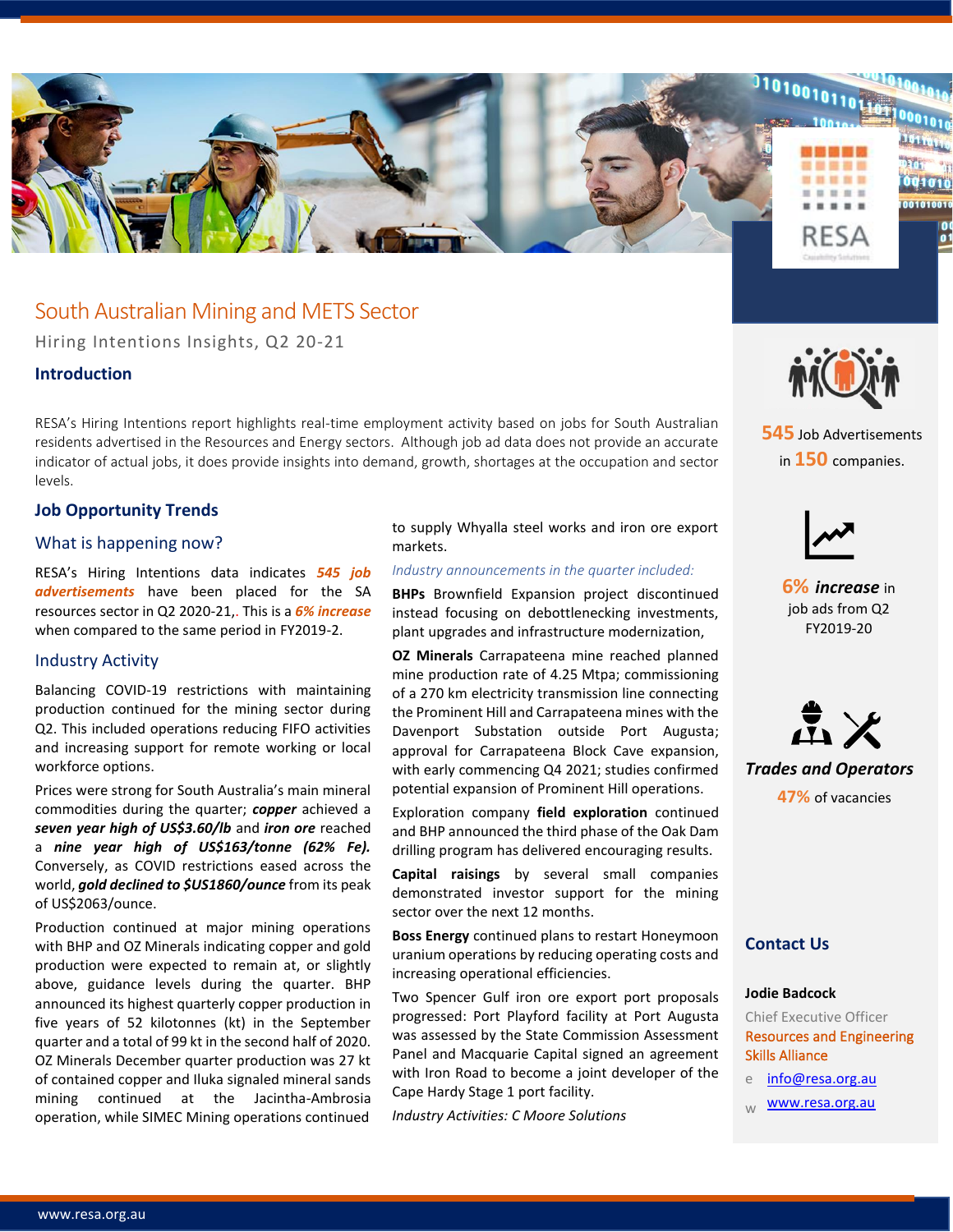# South Australian Mining and METS Sector

Hiring Intentions Data – Q2 20-21

## Occupational Demand

#### Vacancy Distribution

There has been a slight shift in the distribution of the level of jobs with *Professional* job advertisements *up 7%* to 30% of total jobs. The *highest demand (47%)* continues to be for Trade and Operator occupations, with highest demand in *heavy diesel, auto electrical and mechanical fitter trades and plant operators*.



Q2 FY20-21 Vacancy Distribution Occupation Level represents % of total job advertisements that fall into the Occupation Level classification indicated based on the minimum entry requirements and characteristics of the occupation.

There has been a shift in the distribution of vacancies across sectors with continuing demand in *Mechanical/Maintenance* (28%), *Equipment Operations* (13%), *Engineering* (11%) *Electrotechnology* (8%) and *Drilling and Blasting* (11%), roles. *Other* occupations represented 5% of total vacancies, reflecting increased demand in *Exploration/Field Services*, *Environment* and *Human Resources / Training* roles.



**Q2 FY20-21 Vacancy Distribution - Sector**

The Q2 FY20-21 Vacancy Distribution – Sector represents % of jobs advertised that fall into the occupational sector categories identified. This is determined by the job role rather than the field of operation of the organisation.